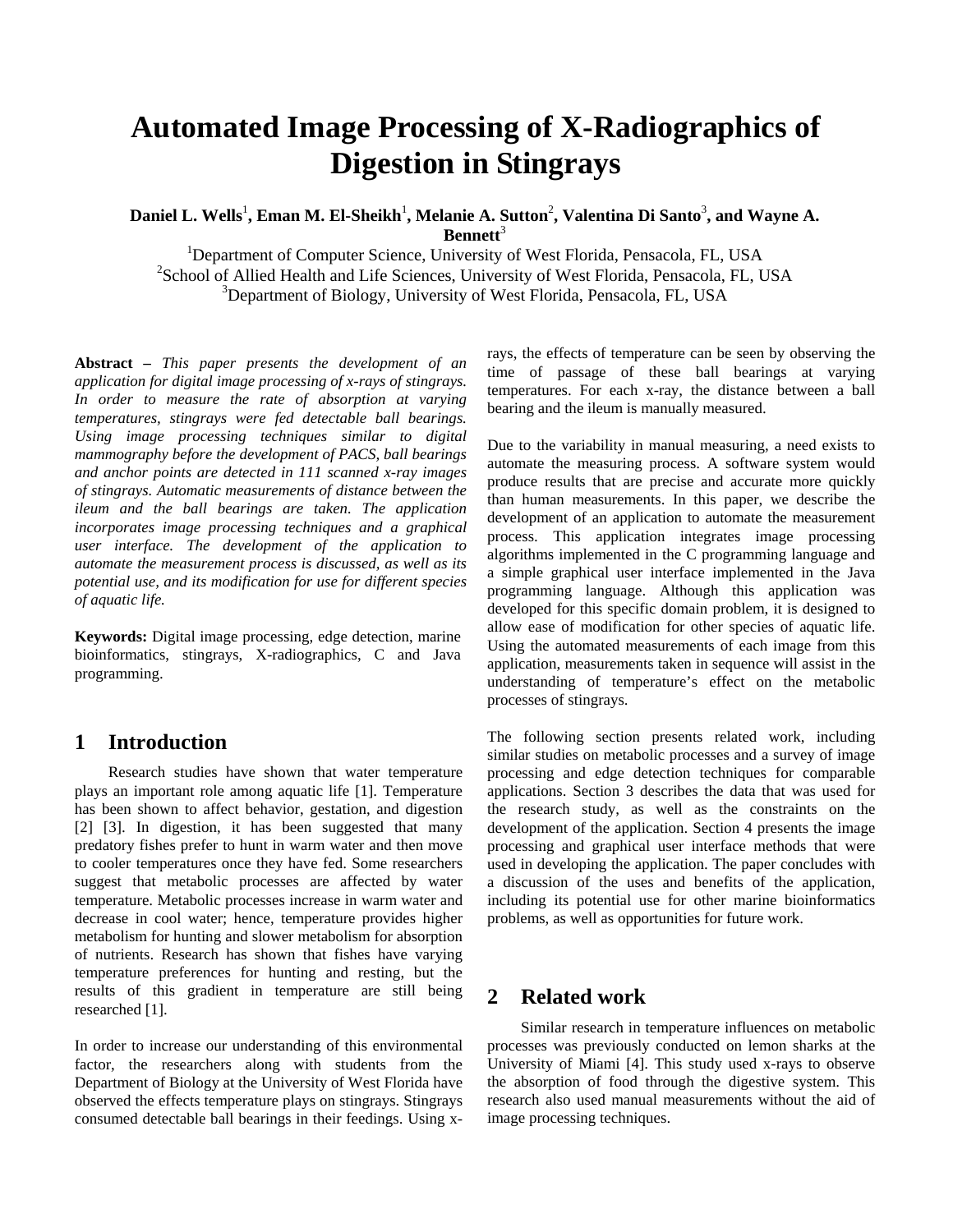Image processing algorithms have had great success in other domains. For example, digital mammography uses techniques such as manual intensity windowing, histogram-based intensity windowing, mixture-model intensity windowing, contrast-limited adaptive histogram equalization, unsharp masking, peripheral equalization, and trex processing in the detection of cysts in breast tissue [5]. Given the success of image processing algorithms in other domains, a software application could be developed to automate the process of detecting ball bearings and the ileum using appropriate image processing algorithms; and furthermore, automate the process of measuring distances of food passages through stingrays.

Edge detection theory and algorithms have been used throughout the biomedical sciences. Computational theory of edge detection and its application to the biological sciences have been discussed at length. In an article by Marr and Hildreth, edge detection theory is discussed in terms of intensity changes occurring naturally in an image and intensity changes occurring from surface discontinuities, reflectance, or illumination boundaries [6]. Issues regarding distortion in x-ray images have been discussed and methods for dealing with these inconsistencies in edge detection have been developed. In an article by Lashkia that described the application of fuzzy reasoning to image processing, several issues and challenges in applying image processing algorithms are discussed [7].

### **3 Data and constraints**

Fifteen stingrays were collected from off the coast of Florida and kept in temperature-conditioned environments. After being fed the detectable ball bearings, x-rays were taken at varying temperatures. These x-rays were then scanned in JPEG format resulting in 111 JPEG images of four stingrays. The source x-rays consistently have dimensions of 20.1 centimeters by 25.2 centimeters, the preferred unit of measurement. Unfortunately, not all of the images are good quality, with some underexposed or overexposed during acquisition. Additionally, some of the images appear to have been dusty when scanned, while others are blurry and distorted. These issues cause no problem when manual measurements are taken but present challenges for automated image processing.

In determining the development platform for this project, two constraints were considered: (1) the computers used by the University of West Florida Department of Biology all run the Microsoft Windows XP operating system, so any application developed would have to be compiled for the Windows environment, and (2) most or all of these computers also already have Java Runtime Environment 1.5 or higher installed. Given these constrains, it was determined that any application developed should avoid requiring the installation of any additional software packages.

## **4 Methods**

 To measure the distance between the ball bearing and the ileum, image processing algorithms must suggest locations for these areas. However, the ileum is not visible in the x-ray image. Fortunately, a simple function exists that returns the approximate location of the ileum, given the location of the pectoral girdle and the length of the stingray. The pectoral girdle appears as an arch below the ribs and above the pelvic girdle, which appears as a half circle. The intestines of the stingray sit between the pectoral and pelvic girdle.

Although it was originally planned to develop the entire application in C using the GTK+ graphical user interface toolkit, the decision to use Java for the user interface was guided by the constraints described in the previous section. The developed application has two components: the image processing module and the graphical user interface.

#### **4.1 Image processing**

 The image processing application was developed in the C programming language using the MinGW application. A combination of Cygwin and MinGW allows executable applications compiled with the GNU Compiler for C (GCC) to run on any 32-bit Windows computer without the requirement of the Cygwin runtimes [8] [9] [10]. The arguments for the image processing module are simply the paths and filenames for an input and output Joint Picture Experts Group images (JPEG). From there, system calls are made to the bundled djpeg and cjpeg applications provided by the Independent JPEG Group. These tools allow conversions between JPEG and other popular image formats, including portable gray map (PGM) [11]. This image format was selected because it is a simple plain text file that can easily be parsed and converted to other formats. The PGM file is simply defined as a white-space delimited text file of P5, the integer width of the image, the integer height of the image, the integer grey-level scale (255), and an array of unsigned characters representing the grey-level of each pixel. A problem was discovered when reading PGM files in Windows. There is an unsigned character that represents EOF in Windows that does not exist in other operating systems. This character resulted in output of pure black images. Opening the files in binary served as an adequate workaround.

Of the 111 JPEG images supplied, 21 of these images were too poor in quality for image processing. For the purposes of automated detection of the pelvic girdle and the ball bearings, a pre-processed image is desired. Given an image, the result of this pre-processing phase would be a binary image containing edges around the brightest areas of the image, which are the pelvic girdle and ball bearings. In the 21 suboptimal images, the edges of the image are not well defined. Although the shape of the stingray may be seen, the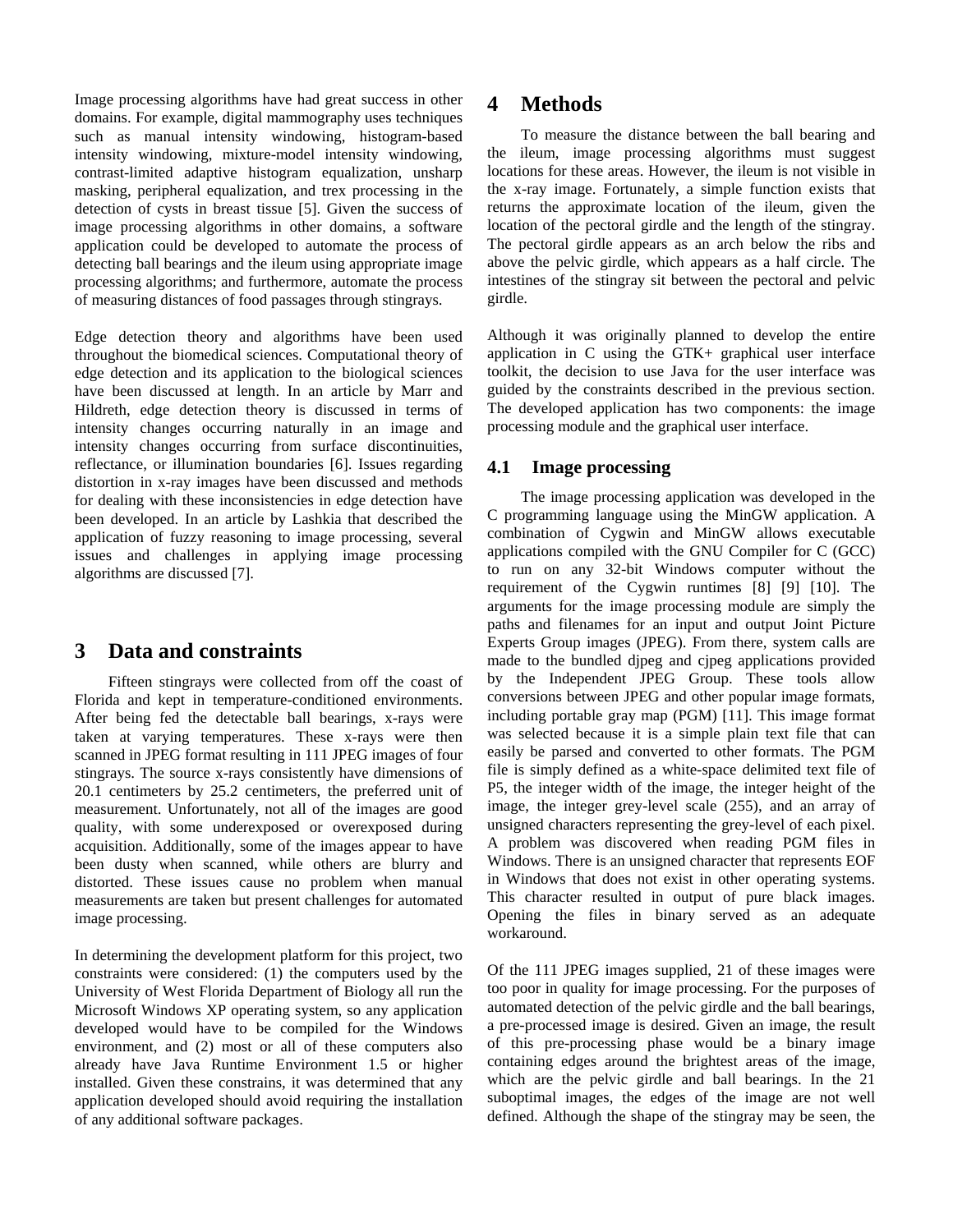stingray's skeletal system is not visible, and the ball bearings are lost in the cloudiness of the images. A sample low quality image is shown in figure 1.



**Figure 1—Sample low quality image** 

The image processing application begins by running a Histogram Equalization operation on the image. A sample image that is usable for pre-processing as shown in figure 2. This operation takes the gray levels of each pixel and distributes them uniformly and roughly sets all the images to be the required brightness. Next, an Alpha-Trimmed Mean Filter operation is preformed on the image in order to remove both Gaussian and salt-and-pepper noise. Next, a simple filter is run to blacken any pixels that are not at least a specific brightness. Last, a Sobel Filter is run on the image as an edge detector. The resulting pre-processed image consists of a clear, binary image with the pelvic girdle, ball bearings, as well as some ribs of the skeletal system [12]. A sample image after pre-processing is shown in figure 3.

During the process of selecting algorithms for image preprocessing, a number of other techniques were analyzed. An attempt was made to use a harmonic mean filter and brightness/contrast changes instead of using the histogram equalization filter. The results of using this sequence of algorithms were inconsistent results from image to image, due to varying exposure levels in the images. Some images appeared solid black after these pre-processing techniques were applied. Alternatively, using the histogram equalization filter rather than changing brightness and contrast by hand yielded consistent results across most images.



**Figure 2—Sample image before pre-processing** 



**Figure 3—Sample image after pre-processing**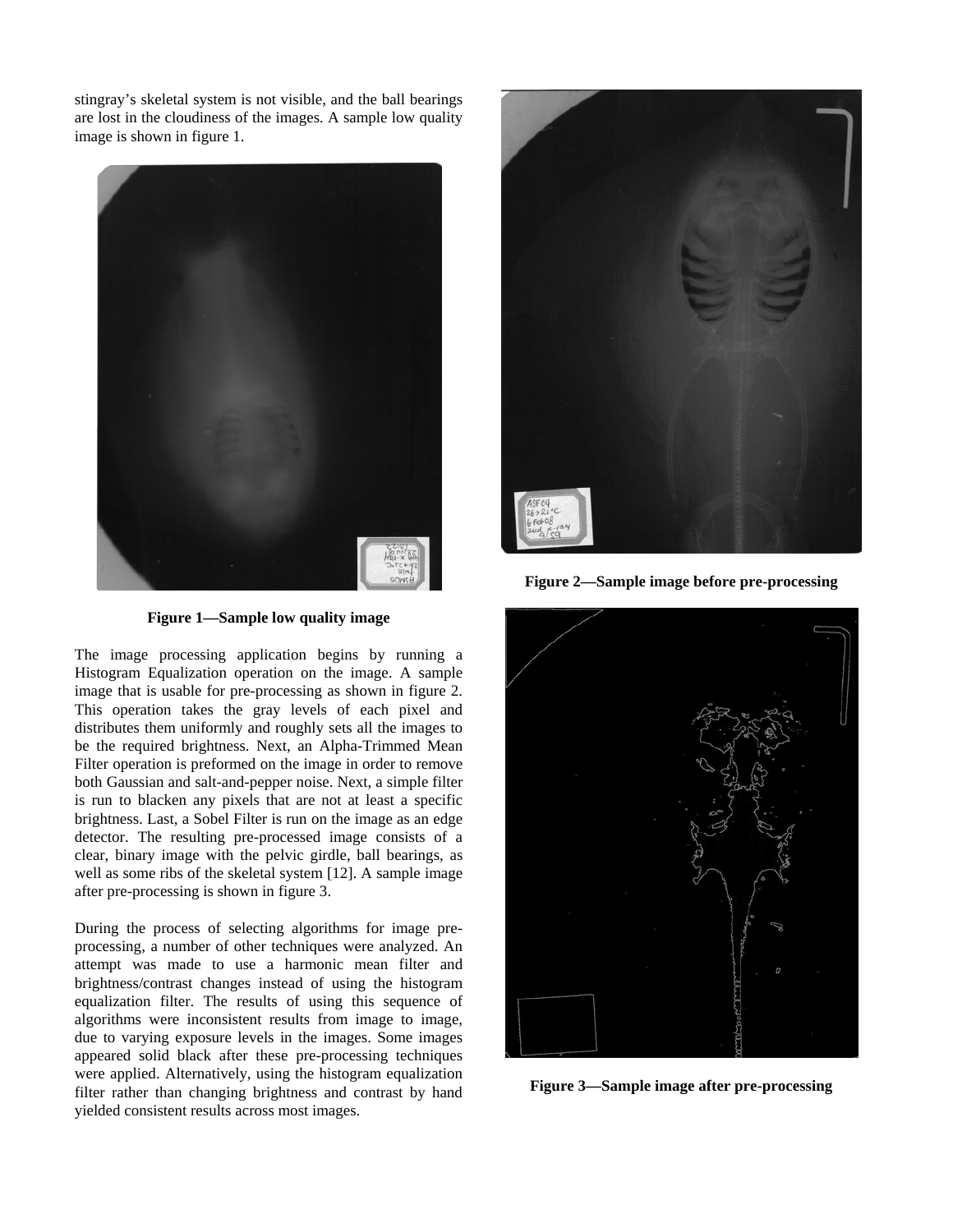#### **4.2 Graphical user interface**

 The graphical user interface component was developed in the Java programming language version 1.5. The application begins by launching an executable program (StingRay.exe), which is implemented in C and is used for executing a system call to the Java runtime environment. A program icon was created from one of the x-ray images and modified using the GNU Image Manipulation Program (GIMP), a raster graphics editor [13]. The icon was then compiled into the application using the windres tool provided by MinGW. MinGW (Minimalist GNU for Windows) is a Windows port of GCC and Windows API headers [9]. This approach to starting the Java application was used to keep the application intuitive to program users. The user interface is a Java Swing application that is ready to open a JPEG image. When the user clicks the Open File button, a JPEG can be selected to open.

The graphical user interface will allow the user to click the image and select the nearest point of interest. The location of the ileum is calculated based on the location of the pectoral girdle. Once the user clicks the second point of interest, the distance calculated is based on the dimensions of the image in centimeters. The length of the stingray is required for calculating the location of the ileum. The user is asked to provide a length in centimeters upon loading the image before the distance can be calculated. A sample screenshot of the user interface is shown in figure 4.



**Figure 4—Sample screenshot of the user interface** 

## **5 Conclusions and discussion**

 This paper describes the development of an application to automate the measurement of food passage through the digestive tract of stingrays at varying temperatures. In order to measure food passage, stingrays are fed ball bearings and x-ray pictures are taken at varying temperatures. Research in temperature influences on metabolic processes is important for understanding environmental factors on stingrays and other aquatic species. Automating the measuring process using a software system can produce results that are more accurate and efficient than human measurements.

The application integrates an image processing component developed in the C programming language and a graphical user interface developed in the Java programming language. The application processes scanned x-rays images and uses image processing algorithms, including Histogram Equalization, Alpha-Trimmed Mean Filter, and the Sobel edge detector to accurately detect the pectoral girdle and ball bearings inside a stingray. Given the location of the pectoral girdle, dimensions of the image, and length of the stingray, the system then calculates the location of the ileum, and the distance between the ileum and the ball bearings can be measured.

After pre-processing of the image, the next phase is to suggest points of interest to the graphical user environment. This phase can be accomplished through the use of algorithms such as the Hough transform on the pre-processed image to find the pectoral girdle. Once the points of interest are provided to the graphical user interface, it should identify the ileum based on the location of the pectoral girdle and the provided length of the stingray. The user can then click on the image and the closest point of interest will be selected. The distance between the two points of interest will be calculated based on the pixel locations and the dimensions of the x-ray in centimeters. Additionally, even if the image processing fails to detect the points of interest, the application can still allow the user to click on any two points in the image to calculate the distance in centimeters. The final application will be released to the general public under the current version of the GNU General Public License for any interested party.

The application was developed to be flexible and easily adaptable for use for different aquatic species, and accordingly, can be used for other marine bioinformatics problems. The Hough transform algorithm may need to be adapted to find a different point of interest for calculating the ileum, or similar anatomical structure, but the basic structure and interface of the system will remain the same. Furthermore, the formula for finding the ileum given the pectoral girdle may also need to be adapted based on anatomy. All other features of the application will likely not need to be changed in any way.

Future work opportunities include comparing the automated measurements of the distance between the ileum and ball bearings to manual measurements. Not only are the results of the automated measurements faster to obtain than the manual measurements, they are also expected to be more accurate. However, because some of the data images are poor quality for image processing, some images will still need to be manually measured. For future applications, quality checks